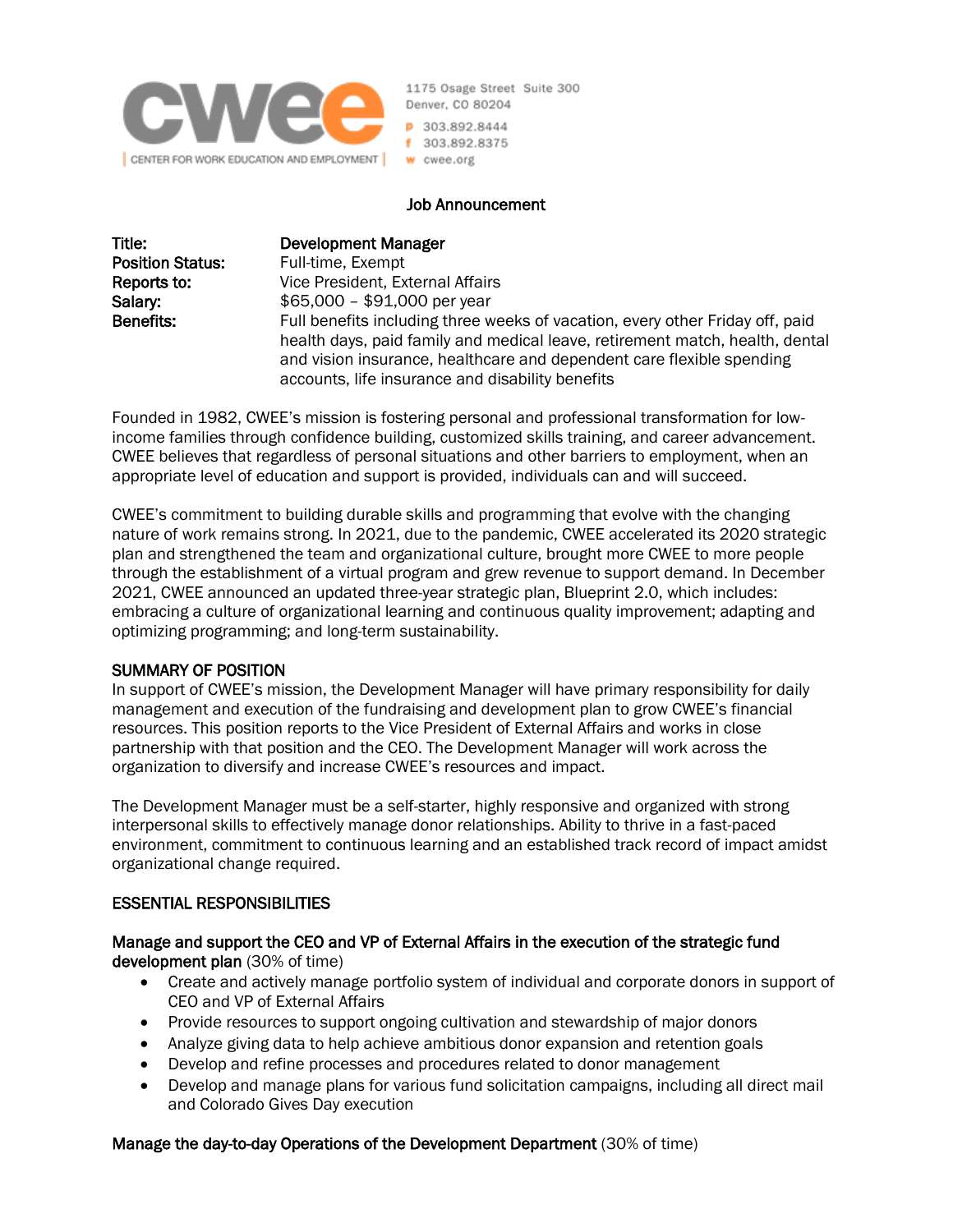- Establish and manage annual fundraising budget, in coordination with the VP of External Affairs and the CEO
- Oversee donor database best practices and protocols
- Lead organization in best practices for fundraising procedures and operations
- Respond to daily inquiries from external stakeholders
- Create an internal culture of philanthropy

## Supervise the Development Associate (15% of time)

- Directly supervise one (1) position: Development Associate
- Maintain ongoing communication with Development Associate through regularly scheduled check-ins
- Provide direction through delegation of projects and oversight of workload
- Develop and motivate using effective coaching skills, engaging in timely conversations around feedback and identifying training needs
- Engage in and provide documentation for performance conversations

# Manage CWEE Ambassador Council (formerly Leadership Council) (5% of time)

- Develop, cultivate and steward donor relationships with CWEE's Ambassador Council—a key constituency group of change makers and emerging leaders
- Host Ambassador Council stewardship events
- Utilize the Ambassador Council to increase CWEE's visibility in the community

# Oversee all CWEE fundraising (15% of time)

- Cultivate corporate event sponsors and manage fulfillment of benefits
- With Development Associate, oversee all logistics for execution of events
- Develop and manage budgets and vendor relationships for all events

### Manage and effectively communicate CWEE's brand and impact to internal and external stakeholders (5% of time)

- Represent CWEE in a variety of settings including with civic groups and donors
- Work across teams to maintain an awareness of the program impact and work to promote the positive individual and social change that CWEE's mission embodies
- Ability to understand and champion the CWEE Advantage for internal and external stakeholders

# JOB QUALIFICATIONS

- Broad understanding of fundraising ethics and principles, donor stewardship, and accountability
- Ability to understand, anticipate and respond to donor needs within organizational parameters
- Demonstrated success in utilizing state of the art communication and engagement strategies
- Familiarity with the Denver philanthropic community
- Mastery of Microsoft Excel, Word and PowerPoint
- Experience with fundraising databases (Donor Perfect preferred)
- Need consistent mode of transportation, job requires travel for local meetings and events
- Occasional nights and weekends required for events and meetings

# PERSONAL QUALIFICATIONS

- Commitment to CWEE's mission and providing long-term, durable self-sufficiency through quality employment
- Active contributor to a positive work culture built on ongoing learning and continuous improvement
- Critical thinker with ability to synthesize data and make evidence-based decisions